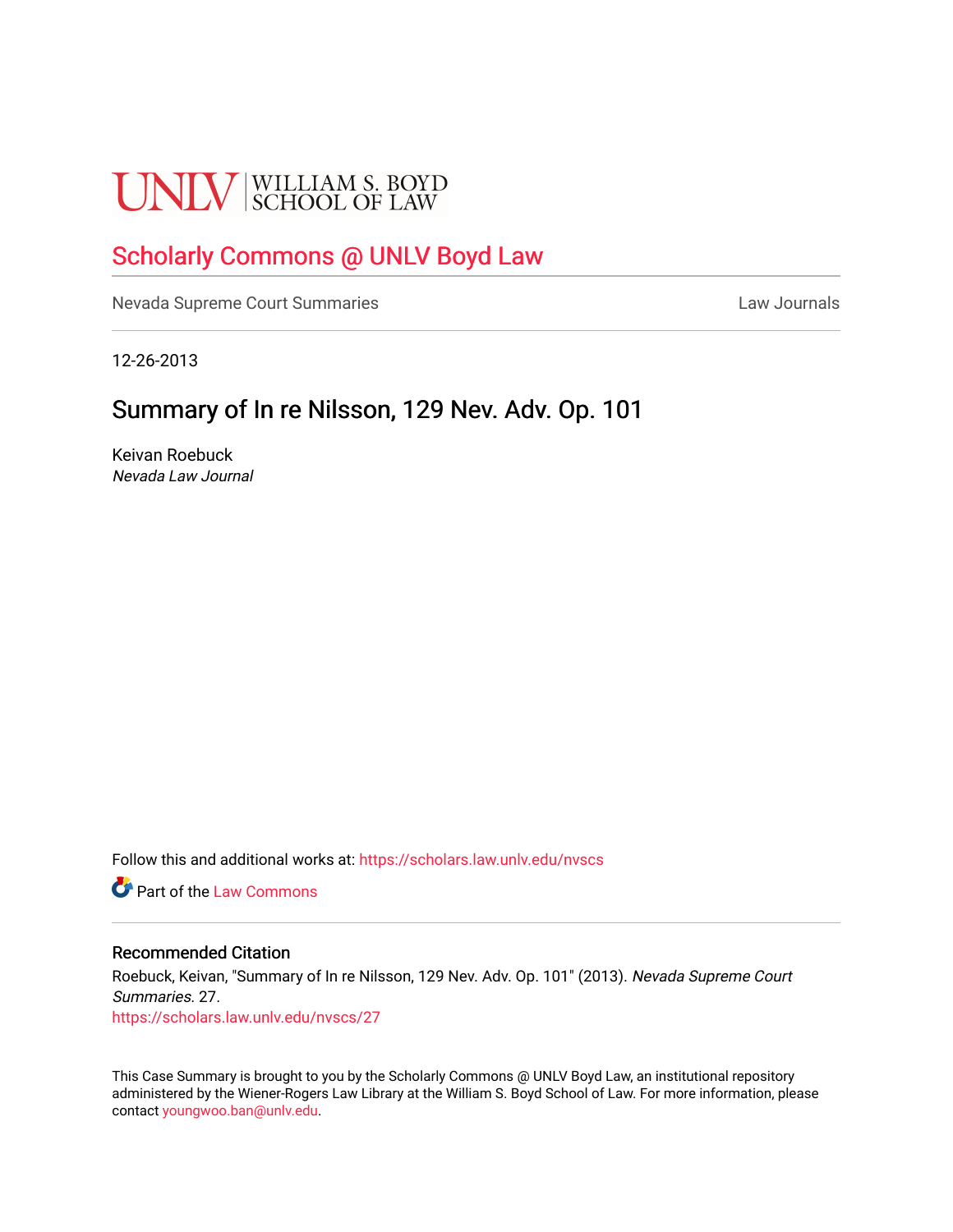## *In re Nilsson*, 129 Nev. Adv. Op. 101 (Dec. 26, 2013)<sup>1</sup>

### BANKRUPTCY: HOMESTEAD EXEMPTION

#### **Summary**

The Court determined whether a debtor may claim Nevada's homestead exemption when he does not reside on the property but his minor children do.

#### **Disposition**

"A debtor must actually reside on real property in order to properly claim a homestead exemption for that property."

#### **Factual and Procedural History**

David and his wife, Kelli, purchased property in 1994 as joint tenants and subsequently built a home on it. In 2006, David moved out of the house, leaving Kelli and their two children to live there. Kelli filed for divorce that same year, which ultimately led to her and David each holding a half interest in the property as tenants in common. In 2011, over three years after the divorce decree, Kelli recorded a homestead declaration that listed the property as her individual homestead. Although David did not take part in the declaration, Kelli did note that his name was on the title of the property.

Thereafter, David filed a Chapter 13 bankruptcy, in which he tried to claim the property as exempt pursuant to Nevada's homestead exemption. The Bankruptcy trustee objected to the exemption because David had not resided in the property since 2006. The trustee also argued that David could not claim the exemption because he did not record a declaration of homestead. David contended that although he had not lived on the property for over three years, he should still be able to claim the homestead exemption to benefit his children. Furthermore, he argued that he could claim the exemption under the doctrine of constructive occupancy because his children still lived there. The bankruptcy court certified the question to the Nevada Supreme Court.

#### **Discussion**

#### *The homestead exemption*

In Nevada, a homestead may be exempted from the bankruptcy estate.<sup>2</sup> Only the statutory or constitutional provisions that establish this exemption may extend or limit it. While such provisions are construed liberally in favor of the debtor, the debtor must substantially comply with the provisions for the exemption to apply. To determine whether a debtor must actually reside on a property to qualify for the homestead exemption, the Court interpreted the constitutional and statutory provisions governing Nevada's homestead law.

 

<sup>1</sup> By Keivan Roebuck.

<sup>&</sup>lt;sup>2</sup> NEV. REV. STAT. 21.090(1)(1) (2013); NEV. CONST. art. 4,  $\S$  30.